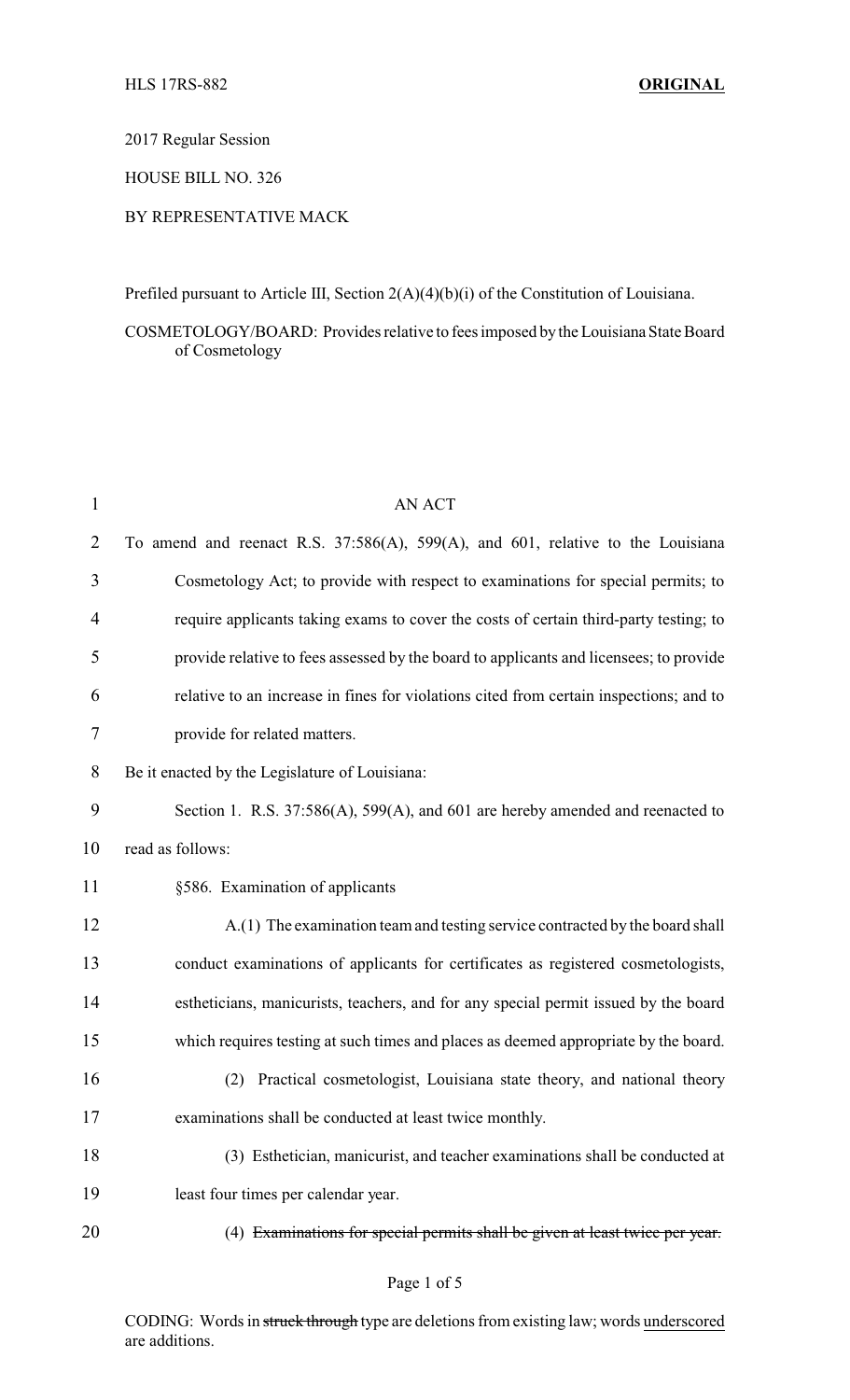| $\mathbf{1}$ | $\left( \frac{1}{2} \right)$ The date and time of all scheduled examinations shall be fixed by the |  |  |
|--------------|----------------------------------------------------------------------------------------------------|--|--|
| 2            | board annually at a meeting duly called to cover a period of twelve calendar months                |  |  |
| 3            | thereafter.                                                                                        |  |  |
| 4            | $(6)(5)$ An applicant shall be responsible for all costs associated with taking                    |  |  |
| 5            | an examination administered by a third party testing company at the board's testing                |  |  |
| 6            | center or at an off-site testing center.                                                           |  |  |
| 7            | $\ast$<br>*<br>*                                                                                   |  |  |
| 8            | §599. Fees                                                                                         |  |  |
| 9            | A. The following nonrefundable fees shall be assessed by the board:                                |  |  |
| 10           | (1) For each practical or state theory examination given by the examination                        |  |  |
| 11           | team to an applicant:<br>\$25.00                                                                   |  |  |
| 12           | (a) Theory examination<br>\$25.00                                                                  |  |  |
| 13           | (b) Practical examination<br>\$25.00                                                               |  |  |
| 14           | (c) Re-take of any examination<br>\$25.00                                                          |  |  |
| 15           | $(2)(a)$ For each application for an initial license, permit, or certificate of                    |  |  |
| 16           | registration and each annual renewal of such license, permit, or certificate for a.                |  |  |
| 17           | (a) Cosmetologist, Esthetician, Manicurist, or Teacher - General \$25.00                           |  |  |
| 18           | (i) Resident<br>\$25.00                                                                            |  |  |
| 19           | (ii) Nonresident<br>\$50.00                                                                        |  |  |
| 20           | (b) Esthetician                                                                                    |  |  |
| 21           | $(i)$ Resident<br>\$25.00                                                                          |  |  |
| 22           | (ii) Nonresident<br><del>\$50.00</del>                                                             |  |  |
| 23           | (c) Manicurist                                                                                     |  |  |
| 24           | $(i)$ Resident<br>\$25.00                                                                          |  |  |
| 25           | (ii) Nonresident<br>\$50.00                                                                        |  |  |
| 26           | $(d)$ Teacher                                                                                      |  |  |
| 27           | $(i)$ Resident<br>\$25.00                                                                          |  |  |
| 28           | (ii) Nonresident<br>\$50.00                                                                        |  |  |
| 29           | (e) Manager<br>\$25.00                                                                             |  |  |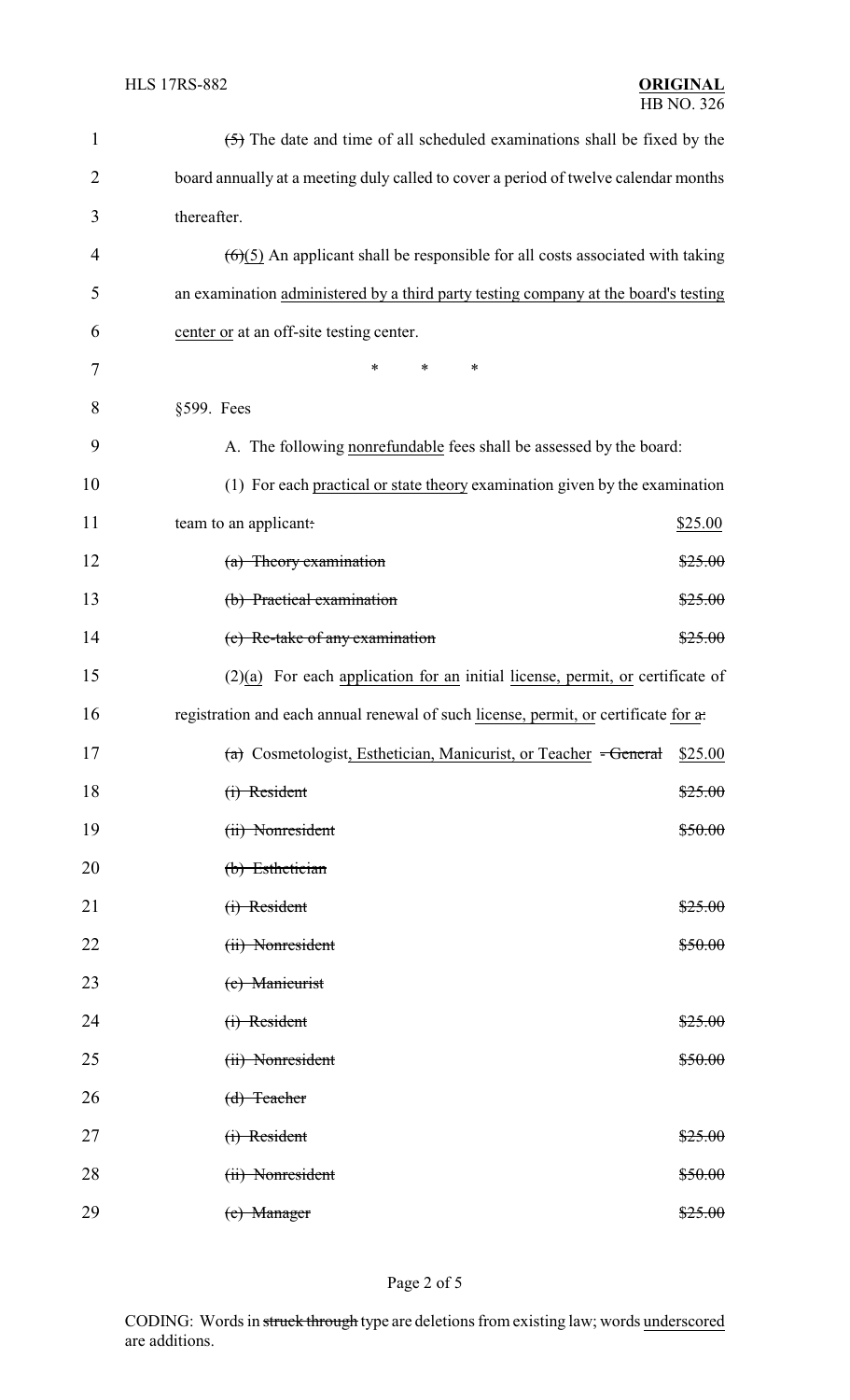| $\mathbf{1}$   | (b)<br>For each application for an initial license, permit of certificate of                       |                                  |  |
|----------------|----------------------------------------------------------------------------------------------------|----------------------------------|--|
| $\overline{2}$ | registration for manager, booth renter, special permit or temporary permit and each                |                                  |  |
| 3              | annual renewal of such license, permit or certificate                                              | \$35.00                          |  |
| 4              | $(f)(3)$ Beauty For each application for an initial license for a beauty shop or                   |                                  |  |
| 5              | salon, each annual renewal of or change of ownership or location of such license                   |                                  |  |
| 6              |                                                                                                    | \$40.00                          |  |
| 7              | $(i)$ Resident                                                                                     | \$30.00                          |  |
| 8              | (ii) Nonresident                                                                                   | \$65.00                          |  |
| 9              | (iii) Home care                                                                                    | \$30.00                          |  |
| 10             | $(iv)(4)$ Initial inspection fee for salon or booth rental required for opening                    |                                  |  |
| 11             | a salon, change of ownership or change of location                                                 | \$25.00 \$35.00                  |  |
| 12             | $(g)$ Booth rental permit                                                                          | \$25.00                          |  |
| 13             | (h) Special permit                                                                                 | \$25.00                          |  |
| 14             | (i) Temporary permit                                                                               | \$25.00                          |  |
| 15             | $\left(\frac{3}{5}\right)$ If a registrant wishes to To restore an expired certificate, license or |                                  |  |
| 16             | permit listed in Paragraph (2) of this Subsection within three years from the date of              |                                  |  |
| 17             | expiration, he the fee shall be assessed a fee equal to twice the applicable fee for               |                                  |  |
| 18             | each year the certificate, license, or permit was expired, not to exceed three hundred             |                                  |  |
| 19             | dollars.                                                                                           |                                  |  |
| 20             | $(4)(6)$ Student registration including one "in-state" transfer                                    |                                  |  |
| 21             | $(a)$ Resident                                                                                     | \$10.00 upon entering the course |  |
| 22             | (b) Nonresident                                                                                    | \$10.00 upon entering the course |  |
| 23             | $\left(\frac{5}{7}\right)$ Initial certificate of registration for a school                        | \$400.00                         |  |
| 24             | $(a)$ Resident                                                                                     | \$315.00                         |  |
| 25             | (b) Nonresident                                                                                    | \$615.00                         |  |
| 26             | $(6)(8)$ Renewal of certificate of registration for a school                                       | \$200.00                         |  |
| 27             | (a) Resident                                                                                       | \$165.00                         |  |
| 28             | (b) Nonresident                                                                                    | \$465.00                         |  |
| 29             | (c) Failure to timely renew                                                                        | \$150.00                         |  |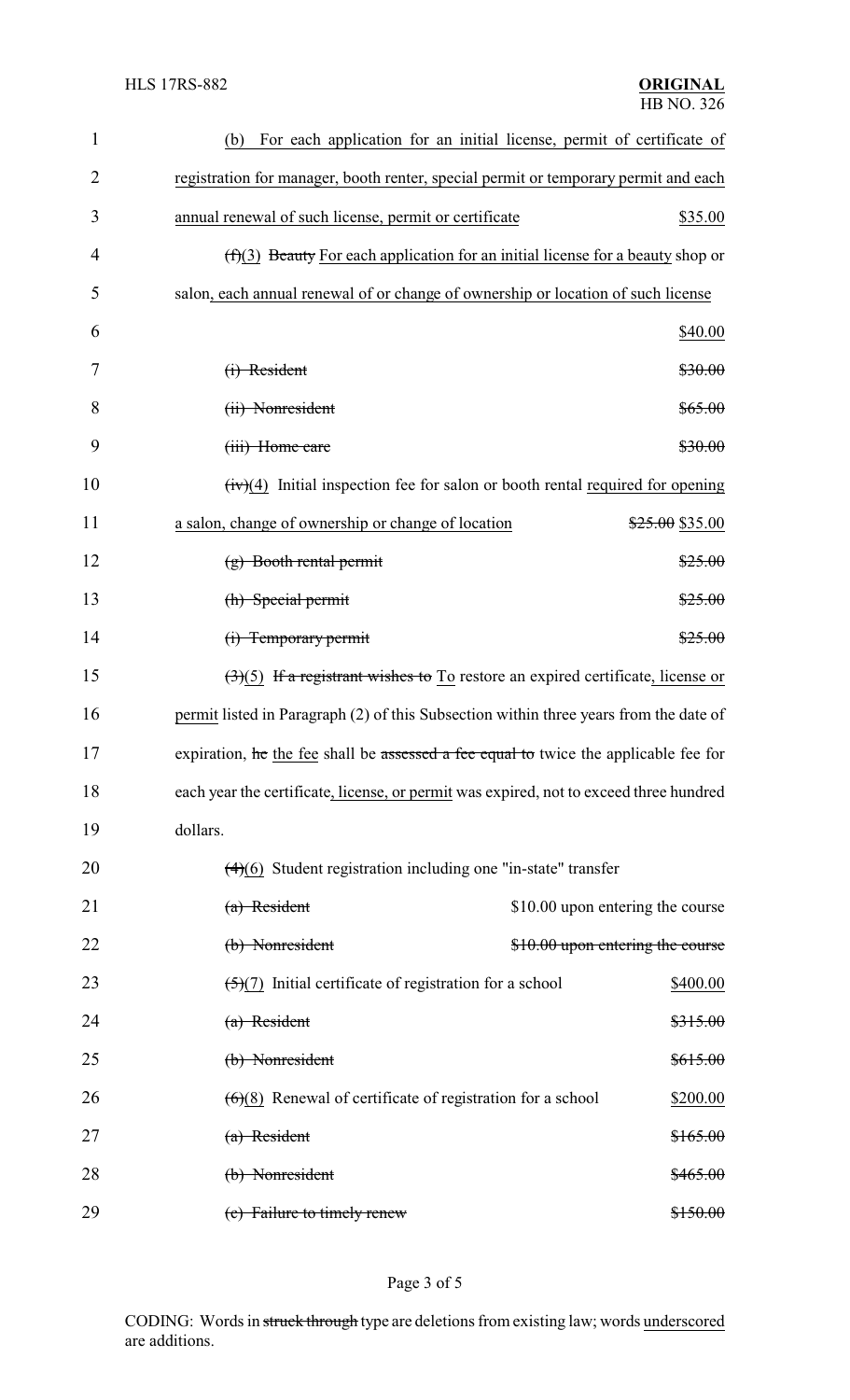| $\mathbf{1}$   | $(7)(9)$ If a registrant wishes to To restore an expired certificate listed in           |                   |  |
|----------------|------------------------------------------------------------------------------------------|-------------------|--|
| $\overline{2}$ | Paragraph $(5)$ (7) or (8) of this Subsection within three years from the date of        |                   |  |
| 3              | expiration, he the fee shall be assessed a fee equal to twice the renewal fee for each   |                   |  |
| $\overline{4}$ | year the certificate was expired in addition to the fee for failure to timely renew.     |                   |  |
| 5              | $(8)(10)$ Other school fees:                                                             |                   |  |
| 6              | (a) Initial inspection or failure to timely renew                                        | \$100.00 \$150.00 |  |
| 7              | (b) Final inspection                                                                     | \$300.00 \$350.00 |  |
| 8              | (c) Change of ownership notice or address notice                                         | \$50.00 \$100.00  |  |
| 9              | (d) Change of address notice                                                             | \$100.00          |  |
| 10             | $(9)(11)$ Miscellaneous fees:                                                            |                   |  |
| 11             | (a) Official certification of records                                                    | \$15.00           |  |
| 12             | (b) Duplicate license                                                                    | \$25.00           |  |
| 13             | (c) Copy of booth rental contract form                                                   | \$5.00            |  |
| 14             | $\ast$<br>*<br>*                                                                         |                   |  |
| 15             | §601. Fines                                                                              |                   |  |
| 16             | An inspector may issue a citation and collect a fine of twenty-five thirty-five          |                   |  |
| 17             | dollars per violation of any provision of this Chapter or rule promulgated by the        |                   |  |
| 18             | board, up to a maximum of three hundred and fifty dollars per week, from any             |                   |  |
| 19             | person, school, or facility, provided that the registrant waives his rights to a hearing |                   |  |

20 in writing. Each day a violation exists shall be considered a separate violation.

## DIGEST

The digest printed below was prepared by House Legislative Services. It constitutes no part of the legislative instrument. The keyword, one-liner, abstract, and digest do not constitute part of the law or proof or indicia of legislative intent. [R.S. 1:13(B) and 24:177(E)]

HB 326 Original 2017 Regular Session Mack

**Abstract:** Makes changes with respect to exams and certain fees and fines assessed by the La. State Board of Cosmetology (board).

Present law requires examinations for special permits to be given at least twice per year. Proposed law removes this requirement.

Present law provides that applicants for license examinations are responsible for all costs associated with taking exams at test centers that are off-site from the board's testing center. Proposed law retains present law.

CODING: Words in struck through type are deletions from existing law; words underscored are additions.